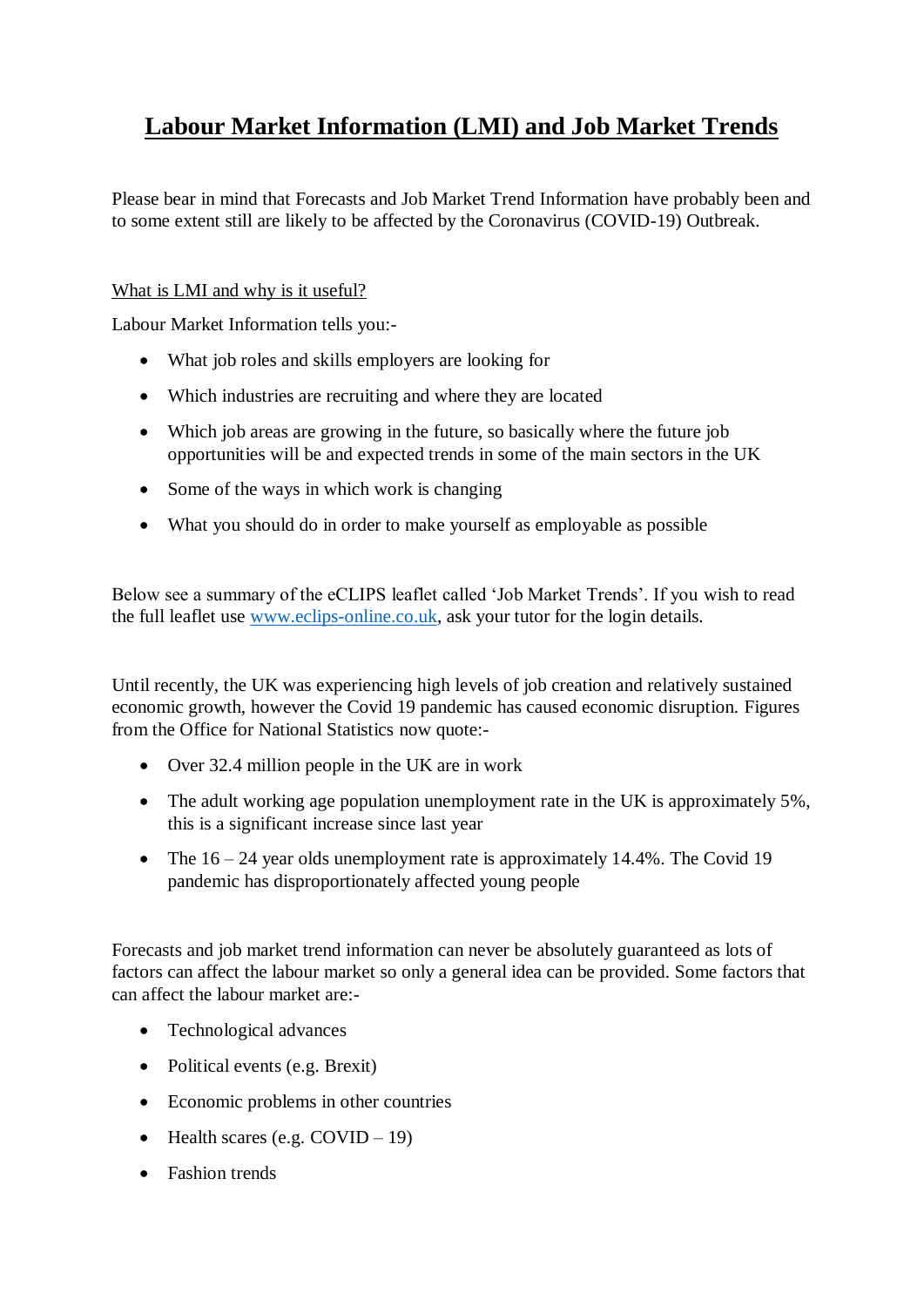• New laws, initiatives and regulations

However here are some general changes and trends in the workforce:-

- There is an ongoing demand for staff at professional, managerial and technician level
- There is also a demand for people in lower skilled occupations in areas such as health and social care
- Some sectors such as education, engineering and tech report certain hard-to-fill vacancies and skills shortages
- Technological advances e.g. robotics and artificial intelligence and digitisation in many industries mean that job roles will change and in some areas fewer people will be required. Some areas most likely to be affected by automation are e.g. finance, transportation, retail, information management and manufacturing.
- The nine to five pattern of working is no longer the only way to work. Different ways of working include zero hour contracts, working from home, annualised hours (where you build up the hours you work over the year) and various shift patterns. Sectors where people have been able to work from home have been less affected by Covid 19 restrictions than those that haven't
- There are continuing opportunities for people to work for themselves, around 4.6 million people in the UK are currently self employed
- It is thought that small to medium sized businesses will be important to economic recovery as they can probably change more quickly than large companies so can be responsive to gaps in the market
- In the public sector which currently employs about 5.6 million people employment is picking up. The largest recruiter of 2021 graduates will be the public sector e.g. the Police, the Civil Service and through the Teach First scheme
- The Government has recently launched a taskforce to support the creation of two million 'green jobs' by 2030. Skilled workers will be needed to for example work on offshore wind farms, to work in waste / resource management and in the area of low carbon retrofitting of homes

## The Labour Market Picture in some of the Main Broad Occupational Areas

Do remember, as people retire these positions will need to be filled so even in occupations where employment is predicted to decline, for those with the right skills there may still be some decent prospects.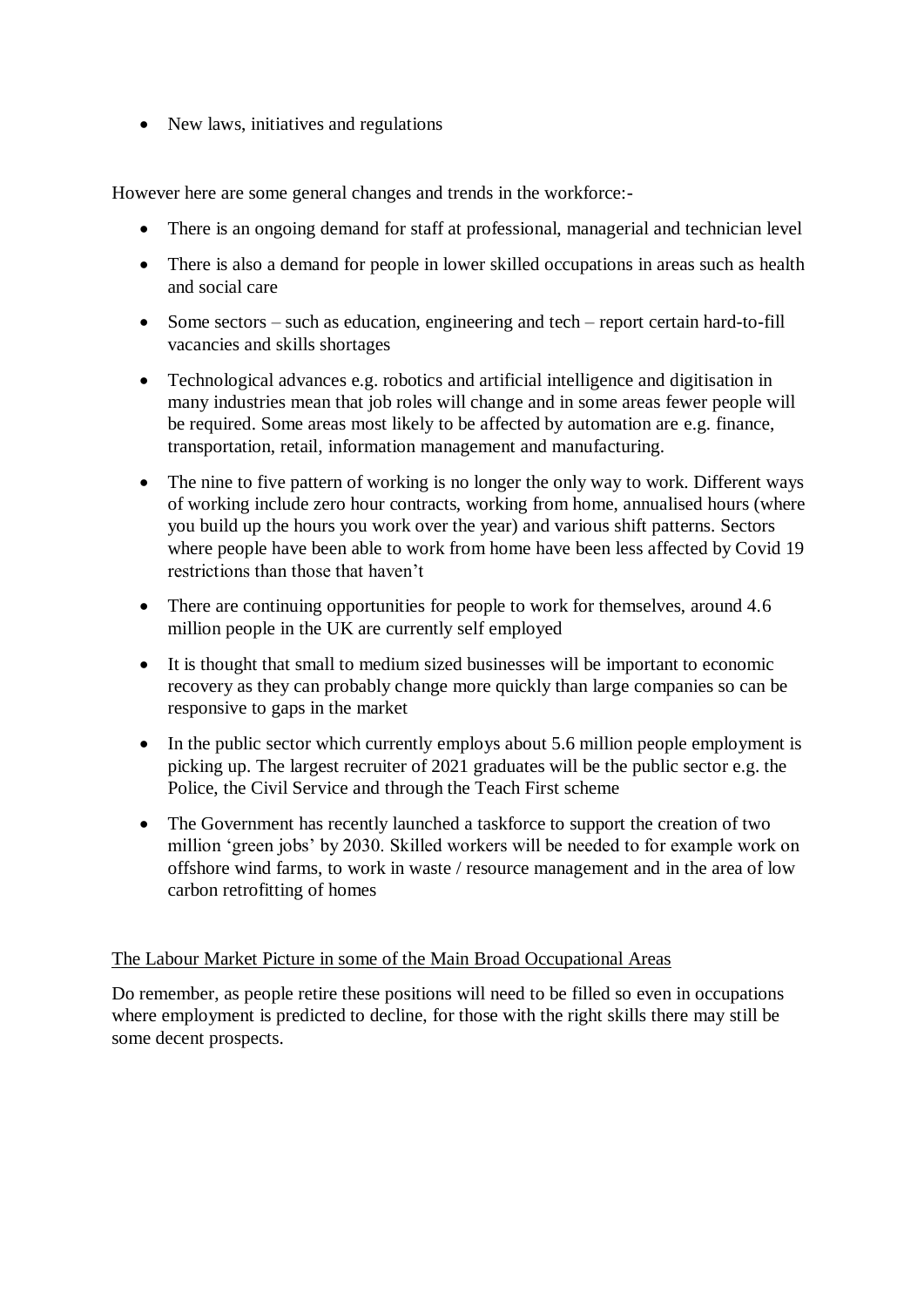#### Healthcare

- The NHS is one of the largest employers in the world. Employment in this sector has steadily increased and opportunities in this area are forecast to grow
- A wider range of organisations are delivering healthcare services for the NHS, including private health care suppliers and charities, so not all staff delivering NHS services have NHS terms and conditions
- There are skill shortages in radiography, qualified doctors, nursing, paramedics and mental health specialists
- New roles such as nursing associates, psychological wellbeing practitioners and physician associates have emerged

#### Social Care

- There is a shortage of social workers
- There is a shortage of care workers as Britain has an ageing population, care workers can find work in residential care and in the homes of older people
- Plans to fully integrate healthcare and social care will mean there will be more opportunities to work across both sectors

## Digital and Tech Roles

- There are employment opportunities both in tech specialist firms as well as with organisations in many other sectors including retail, manufacturing, financial services and the public sector
- The highest predicted employment growth areas will be in software design and development, programmers, cyber security and data scientists. Cyber security specialists will be needed in the digital industries themselves but also in the public sector and in the financial services sector
- There are many initiatives to encourage more young people and women to consider tech and digital careers

#### Construction

• The sector employs almost 2.1 million people, there has been a reduction in employment over the past year but it is hoped that investment in infrastructure projects and residential house building will prevent any further downturn. People with skills in certain trades, technicians, professionals e.g. civil engineers and architects and those that can embrace new technology – from AI architecture to operating building drones – will be in demand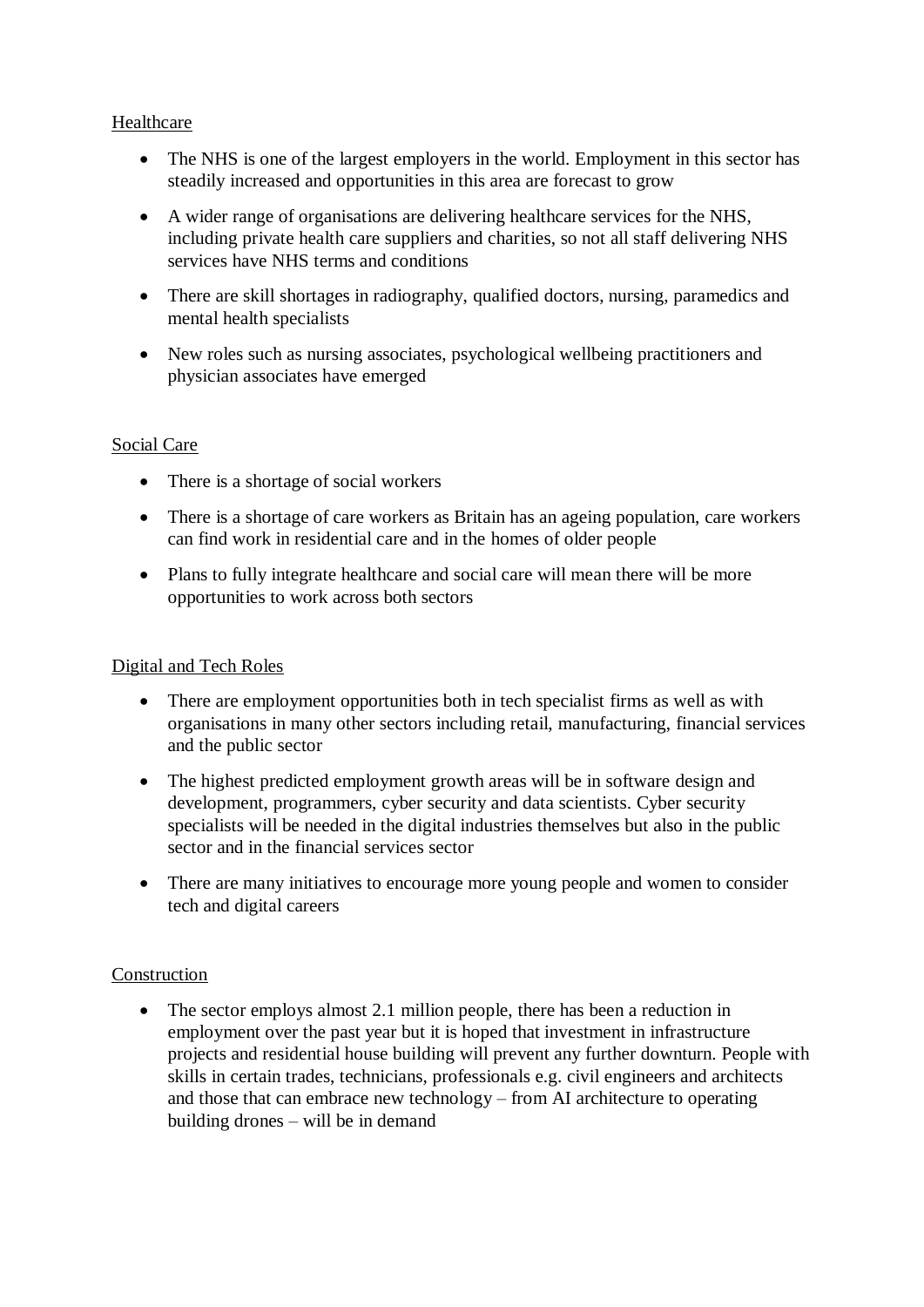• The job roles most in demand will be labourers, interior fitters, wood tradespeople, construction technicians and professionals such as quantity surveyors and civil engineers, and I.T. and technical staff who support the construction industry

## Manufacturing

- Despite not being as prominent as in the past and predictions of fewer people to be employed overall, manufacturing is still a major sector employing approximately 2.7 million people
- Certain areas of manufacturing such as pharmaceuticals and food and drink processing have experienced growth and there is still a need for engineers, scientists and skilled production managers
- There are also increasing opportunities in areas such as nanotechnology and biotechnology

# Engineering

- 19% of the total UK workforce is employed in the engineering sector
- There is predicted to be an annual shortfall of up to 59,000 engineering graduates and technicians to fill core engineering roles
- There are increases in engineering enterprises relating to construction, renewable energy, and information and communication, leading to more vacancies
- The industry is trying to encourage more women (only 12% of those in engineering occupations are female) and young people as well as more from ethnic minority backgrounds to enter engineering

## Financial Services

- Nearly 1.5 million people work across the UK in finance and insurance. London is a leading global area for finance services, but around 2/3 of people in the sector are employed in other parts of the UK
- There have been some major job losses in recent years due to the closure of high street bank branches, automation, off-shoring and competition from overseas e.g. the impact of Brexit may lead to more institutions moving their operations away from the UK, however it is predicted that there will be a particular demand for graduates to work in areas such as accountancy and professional services, and investment banking

## Retail, Customer Services and Sales

• Retail has been in recent years the largest private sector employer. The highest number of job opportunities were in sales and customer service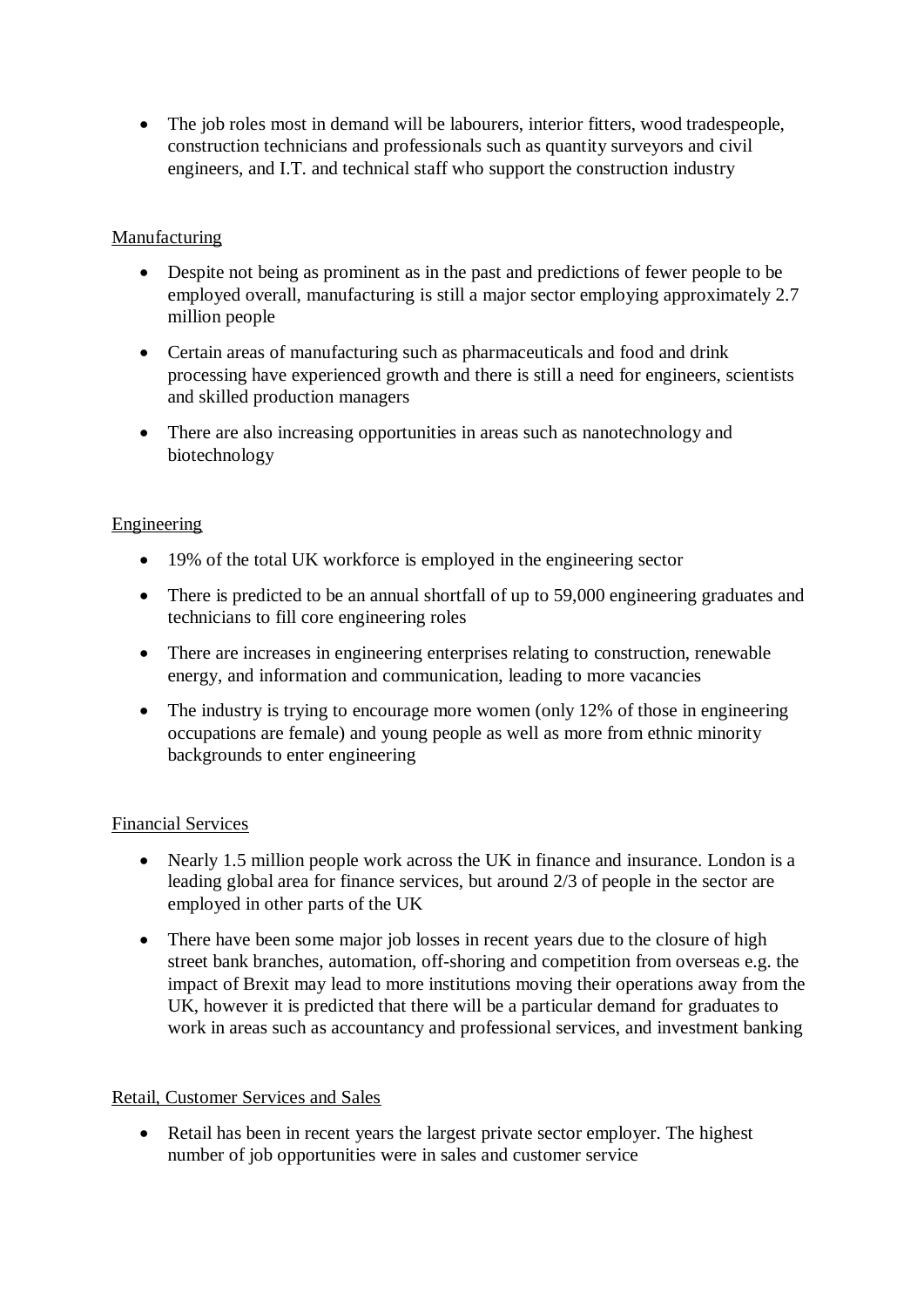- Some well-known high-street names have gone out of business e.g. BHS, Top Shop, Debenhams, Covid 19 has added to the problems already being faced by such stores, however, other parts of the retail sector have performed well during the pandemic e.g. convenience stores and supermarkets
- Those that are likely to survive the pandemic are those who can keep up with consumer wants and needs. There has been a massive growth in online retailing resulting in a demand for those with skills in digital marketing, logistics and supply chain management

## Education

- In order to attract the best graduates into teaching and address skills shortages, there are financial incentives for those who want to train to teach shortage subjects e.g. physics, computing, maths, geography, chemistry and languages
- There is a continuing demand for childcare workers and early years practitioners as more parents are going out to work
- There's also a growing demand for head teachers

## Creative and Cultural Skills

- The UK is a global leader in this sector. The sector is made up of art, design, craft, fashion, gaming, TV, film, music and publishing. In recent years the sector has made a big contribution to the economy, but venue based roles in particular have been badly impacted by the pandemic restrictions. Special funding has been announced by the Government to help galleries, theatres and museums to reopen and to help with recovery
- Most employers are micro businesses employing a small number of staff
- Although there is a lot of competition for jobs in the creative sector there are skill shortages in areas such as special effects (VFX) and computer animation, film and TV production and in games programming

## Hospitality and Tourism and Sport

- This sector has been severely impacted by Covid 19 with the temporary closure of pubs, restaurants, holiday centres, visitor attractions, hotels etc. as well as restrictions on international travel, Despite the more recent closure of many pubs, some restaurant chain and travel agencies, pre Covid, the sector was experiencing growth and a demand for hospitality managers and skilled chefs is still expected. Overall some businesses have adapted well but the long-term impact is uncertain, a pent-up demand may help with recovery.
- Unskilled jobs in this sector are not well paid but for those who have the right qualifications, promotion prospects are normally good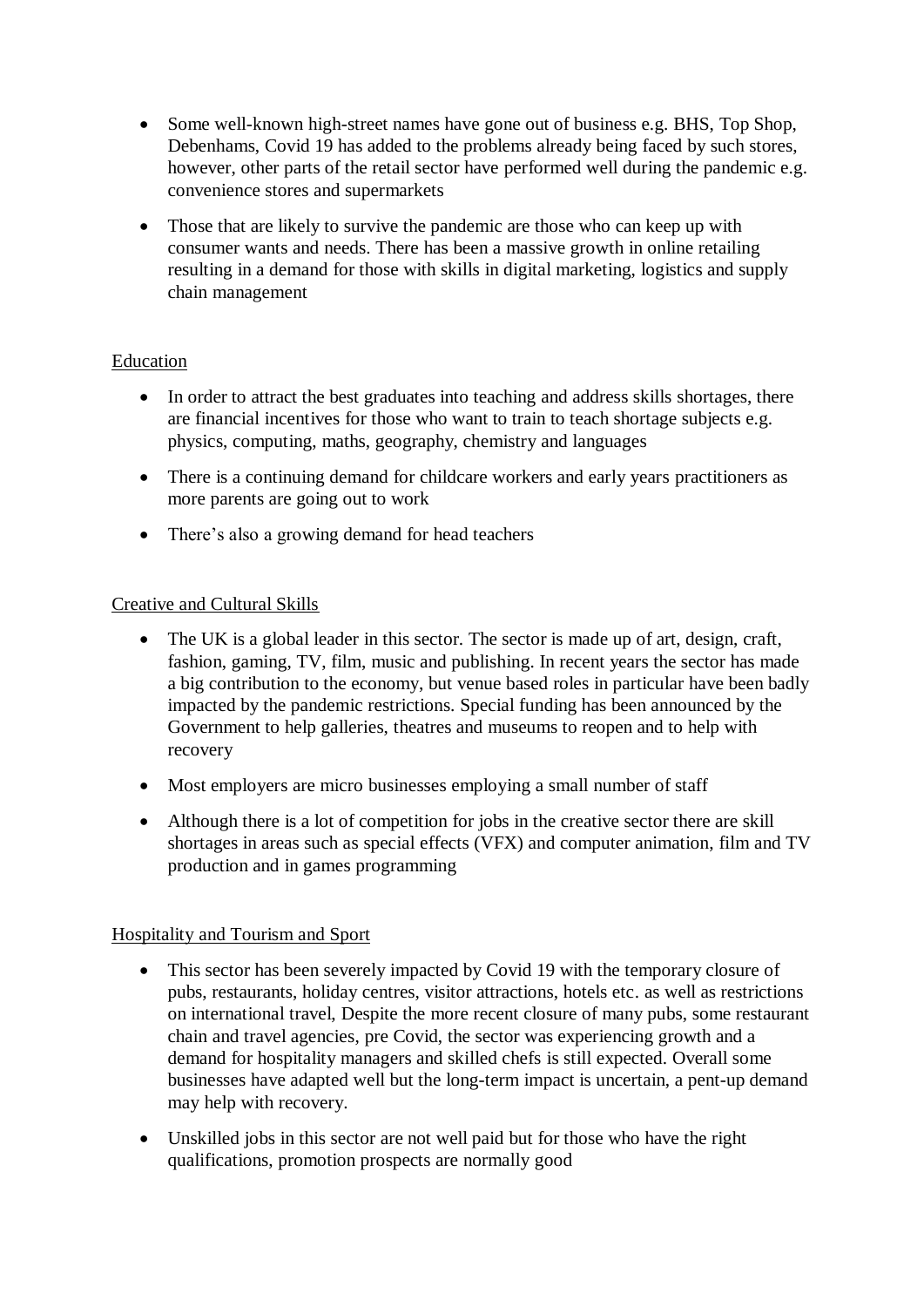There has been an increased number of people participating in sport and exercise in recent years which led to good employment opportunities, however the pandemic has had a big impact on employment in this sector as there have been temporary closures of gyms and leisure centres etc. and a restriction on spectators at events. However Government funding has been allocated to help with the recovery of professional and grassroots sports and there is a National Leisure Recovery Fund to support publicly owned leisure facilities

## Land-Based Sector

- Both Covid 19 and Brexit have had a large impact on employment in horticulture, agriculture, fishing etc. in the UK. Technological advances have also led to a decline in the number of people working in the sector. Greater levels of skill are now needed as workers must cope with a range of tasks, be able to deal with environmental issues and use computer controlled machinery.
- There is a demand currently for qualified vets and for people who work with pets e.g. dog walking and in day care etc.

# What will make you employable?

## Qualifications

- Many employers look for at least 4 or 5 GCSEs at grade 9-5/4 or A\*-C or equivalent. English and Maths are particularly sought after. To have the widest choice of careers and to find interesting work, with prospects you normally need to take your learning to as high a level as you can. Jobs for those with high level qualifications, technical and professional level qualifications can often be more varied and better paid.
- Having a higher education qualification such as a degree will widen your employment options. Many jobs are open to graduates of any subject and the financial rewards for having a degree can be good in the long term. However, apprenticeships can be a very good alternative and nowadays are on offer up to degree level and beyond. You will be offered structured training and a chance to gain a qualification while being based in the workplace and whilst earning a wage.

# **Experience**

- Try to organise some work experience or do some voluntary work and / or find a part time or temporary position in areas of work that interest you. If possible, attend local recruitment events or fairs and taster days and find out as much as you can about the different jobs, levels of work, qualifications, skills and qualities sought for entry.
- Relevant work experience can sometimes be even more important than qualifications. Those who gain some kind of work experience often benefit in the job market. Work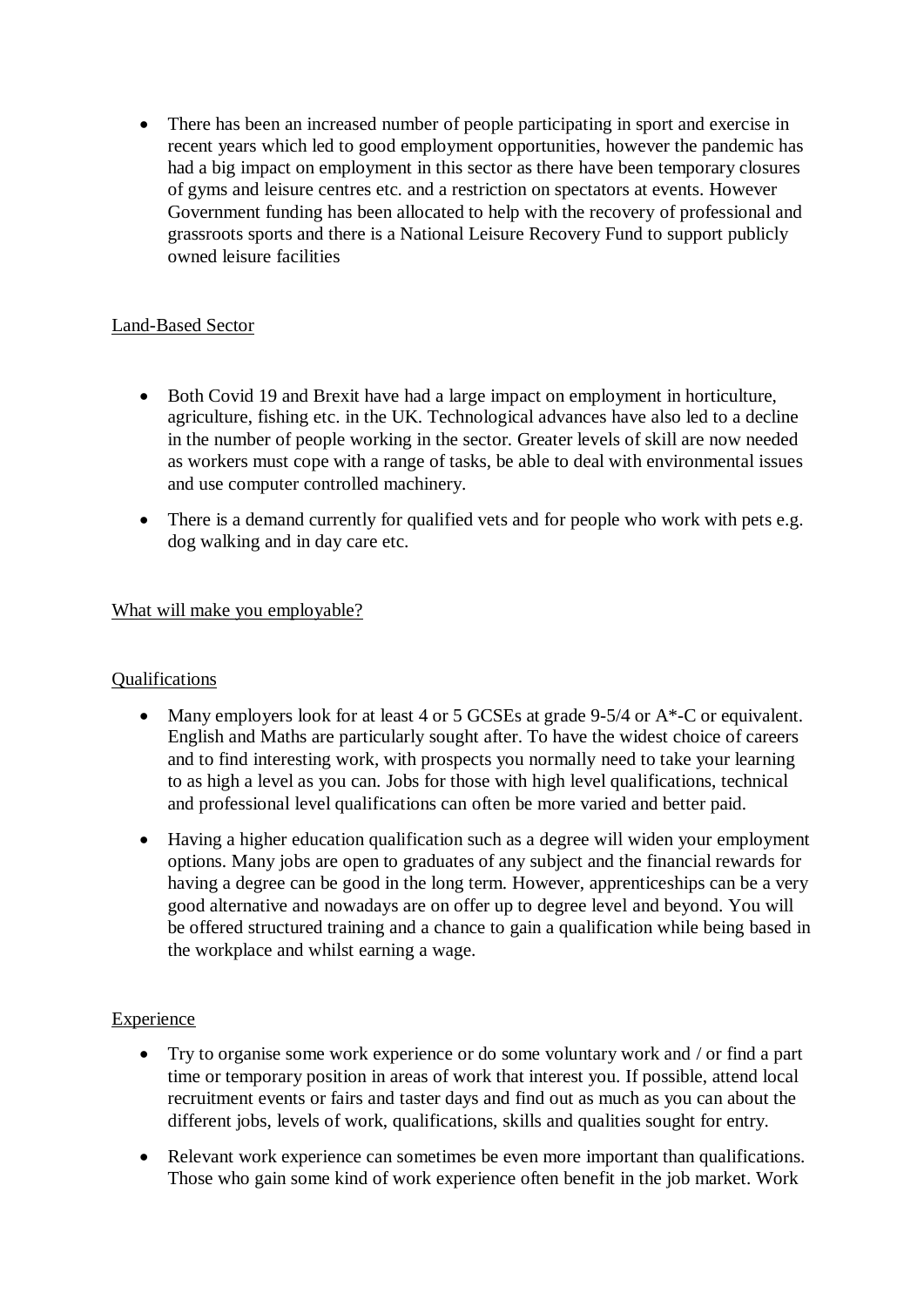experience can be sought when in year 10 or 11, when in the sixth form, at university, as part of an apprenticeship, or as part of a graduate internship

#### Skills & Qualities

The skills and qualities often sought by employers include:

- o Numeracy
- o Communication
- $\overline{I}$  T.
- o Problem solving
- o Teamwork
- o Willingness to learn and improve
- o Motivation and enthusiasm
- o A pleasant manner and sense of humour
- o Common sense
- o Reliability and honesty
- o Commercial awareness
- o Flexibility
- o Planning and time management skills

#### More Tips and Information

Some jobs may require foreign languages

Some jobs may require leadership skills

Always be as flexible as you can, e.g. the hours you work, be prepared to change employers and even relocate in order to find suitable work

Always be willing to retrain at certain times during your working life. Accept that it is essential to accept lifelong learning and take any opportunity to develop yourself

All of the above, will make you more employable.

Increasingly people will have 'portfolio careers' this means making a living from doing different things - perhaps some work with an employer, plus some freelancing

#### Future Jobs???????

No one can absolutely predict the future and do please remember that for young people there will jobs available when they complete their education that do not yet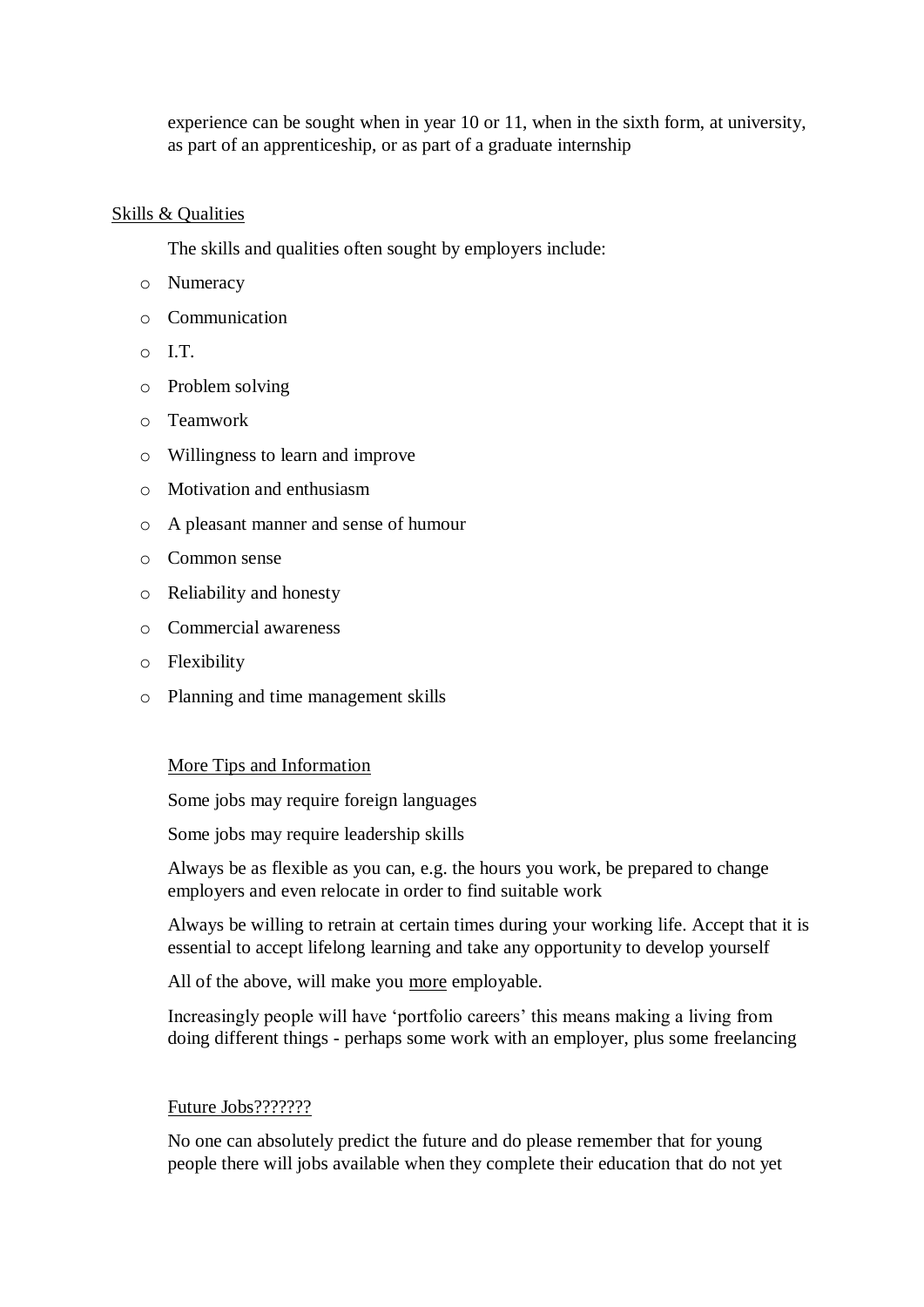exist. However here are some jobs that may be in demand over the next 15 years. If you want to know more about these jobs carry out some research by using eCLIPS, www.eclips-online.co.uk ask your tutor for the login.

Software developer Cyber security specialist User experience (UX) designer Esports coach Data analyst VFX /CGI Maintenance technician Robotics engineer Diagnostics technician (light vehicle Smart meter fitter Carpenters & Joiners Bricklayers Electricians Epidemiologist Agronomist Countryside Officer Sales account managers Accountant Teachers Care worker Nurse Artists / Designers / Game Development & Designers

For more info on LMI and Jobs Market Trends use:

 **eCLIPS -** [www.eclips-online.co.uk](http://www.eclips-online.co.uk/) (ask your tutor for login details) - There are links to relevant LMI within the individual occupational leaflets in eCLIPS